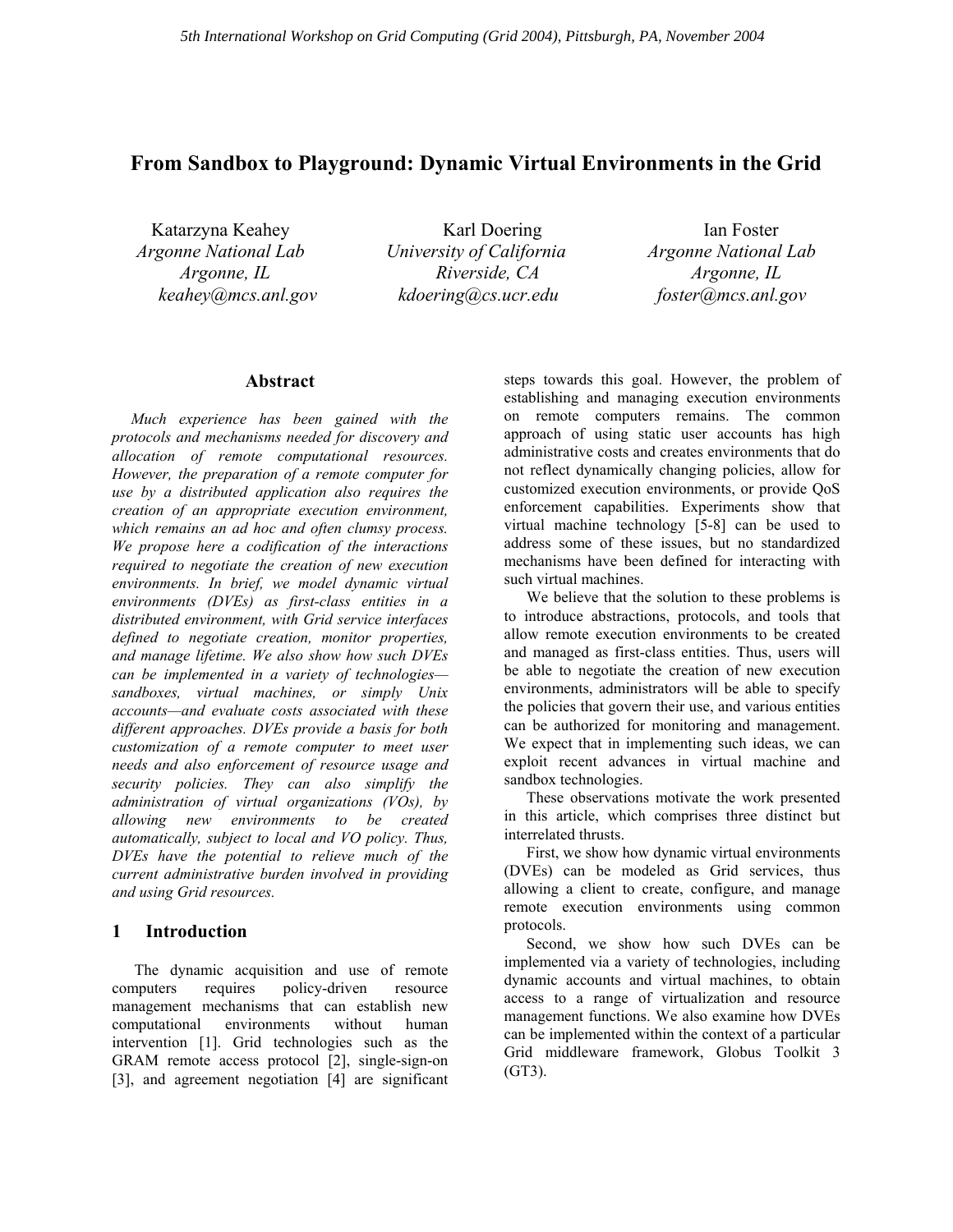Third, we present an experimental evaluation of various DVE implementation technologies. Our results allow us to evaluate the impact of technology choices both in quantitative terms (e.g., computational costs and resource usage) and also respect to other qualitative concerns that arise in Grid contexts.

The dynamic creation of remote environments as user accounts has been previously investigated [9- 13], as has the use of virtual machines to model virtual resources [8, 14, 15]. Our work is distinguished by its focus on creating, configuring and managing execution environments as first class entities, that can be implemented via different technologies as dictated by the needs of sites and organizations.

## **2 Dynamic Virtual Environments**

We speak first to the DVE abstraction, its representation in terms of Grid service interfaces, and our prototype implementation within GT3.

Our goal in introducing the DVE abstraction is to codify the interactions required for a client to create, monitor, manage, and ultimately destroy a remote execution environment. Our approach is to model individual DVEs as stateful Web services [16] (in OGSI [17], our focus here) or, as we shall consider in future work, as WS-Resources [18]. We adopt OGSI/WSRF because DVE management operations map conveniently to OGSI/WSRF mechanisms. In particular, OGSI/WSRF lifetime management mechanisms can be used to manage the creation and destruction of DVEs, and OGSI/WSRF state representation and inspection mechanisms can be used to provide access to descriptions of DVE properties such as quality of protection, resource limits, and configuration.

### **2.1 Creating Dynamic Virtual Environments**

DVEs are represented as Grid services and created by DVE factories. As shown in Figure 1, a factory first authorizes the request to create a DVE with the requested properties. An authorization failure results in an exception. On success, the factory performs the following actions: (1) creates a DVE Grid service, (2) initializes its implementation (this could for example involve creating a Unix account or a new J2EE container) and sets its properties (such as its termination time), and (3) records access and other usage policy for the newly created DVE. As a result of the creation process a Grid service handle (GSH) representing the newly created DVE is returned to the client.

DVE creation, configuration, and deployment should in principle be separate. However, in our current prototype DVEs are configured and deployed at creation time. The creation process is securely logged to allow for audit.

DVE termination is managed via the use of OGSI lifetime management mechanisms, which allow the user to request both explicit destruction and implicit (soft-state, or lifetime based) termination. Termination involves cleaning up the state associated with this DVE: policies may be revoked and information relevant to DVE erased. Termination might involve deleting (or returning to a pool) a dynamically created account or virtual machine.

### **2.2 Dynamic Virtual Environment Services**

The DVEService is a Grid interface to a transient, dynamically created execution environment. DVEService shares the properties of any other Grid service: it is identified by a handle, subject to softstate lifetime management, and exposes its properties (such as the disk space or memory associated with the environment, and/or installed software) through Service Data Elements (SDEs). The interface allows the client to manage the DVE, by for example extending its original termination time, requesting more disk space, or installing software. These requests are authorized in the context of credentials that may be dynamically granted and adjusted [19].

### **2.3 DVEs and Grid Resource Management**

The process of job submission against a DVE is illustrated in Figure 1:

- 1. The client sends a request for DVE creation to the factory. The request may include the properties and lifetime of the DVE, as well as the client's credentials.
- 2. The factory authorizes the request. If the client is not authorized to create the environment as requested, an exception is thrown. Otherwise, a DVE service is instantiated.
- 3. At instantiation, the DVE service creates an execution environment in an implementationdependent way. New policy is recorded allowing or restricting access and management of the newly created environment.
- 4. A handle to the DVE service is returned to the client.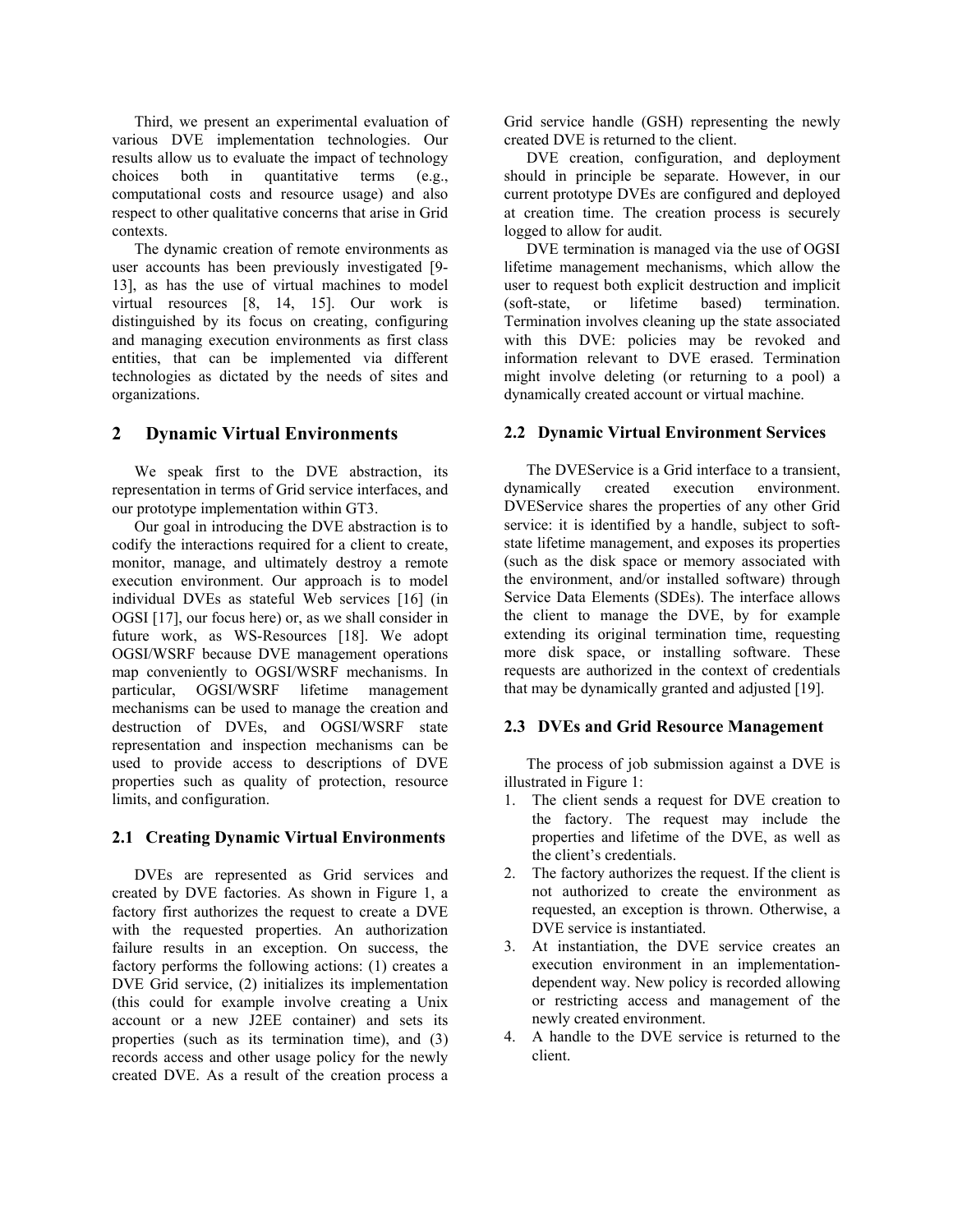- 5. At any time during the DVE lifetime, authorized clients may inspect or manage its properties.
- 6. At any time during the DVE lifetime, authorized clients may perform operations on the DVE (for example, request execution of programs) as authorized by the associated access policy.
- 7. When the DVE service is destroyed, all associated state is deleted.



Figure 1: Interactions of DVEs with Grid resource management: the policy evaluation points (PEP) authorize client's requests.

#### **2.4 Implementation of DVEs within GT3**

Creating an execution environment on a remote host is a sensitive operation requiring special privileges; it is therefore critical that it should be carried out securely. In our implementation the execution environment is created by the DVE service running under a reserved Unix account (called *globus*). The creation request (as well as management requests on the DVE service) is authorized by an application-specific authorization based on the requestor's Grid credential and a callout to an access control list. The DVE service then uses a setuid program, executable only by *globus*, that validates its arguments and refuses to undertake any actions contrary to a predefined policy (for example, only accounts within a prespecified UID range may be created and destroyed), thus limiting risk to other accounts on the system should the *globus* account be compromised.

The access policy to the execution environment is recorded in the GT3 gridmapfile. Although more complex policies are envisioned, in the current implementation the policy simply gives the right to use the environment to the Grid entity that created it. For the purposes of audit, the creation process is securely logged using the GT3 logging mechanism.

DVE termination implies that the entire DVE state is cleaned in an implementation-specific way. In addition, any state associated with the Grid infrastructure has to be cleaned. We remove access policies from the gridmapfile, and clear entries from the GT3 port mapping file which assists in hosting environment restoration in case it was not cleanly shut down. This eliminates attempts to recreate the environment for nonexistent (or worse yet, different) user.

In order to integrate DVEs with the GT3's Grid Resource Management System (GRAM) [2], we extended the GRAM protocol to include a handle to a specific DVE with the description of remote actions to be performed. For backward compatibility, if the handle is not presented, then the first relevant mapping in the gridmapfile is used. We also changed its implementation to integrate DVE access policies into its authorization mechanism.

Introducing DVEs splits the process of job submission into two phases: creation and deployment of a DVE and job submission against that environment. While creation of a DVE simply replaces the process of obtaining an user account, it can still be seen as complex by users who are interested in executing things quickly on new resources. For this reason, we have also provided a simplified job submission facility in which the user delegates its credentials to GRAM which then automatically obtains an execution environment for the user, executes the request, and terminates the environment. Since the DVE is destroyed, this mechanism does not allow the user to preserve state between different executions but provides a significant simplification.

#### **3 DVE Implementations**

We expect that the DVE implementations will be chosen based on the security, performance, cost and flexibility requirements of different sites. We have investigated a range of different options and decided to focus on a group of implementations meeting the following criteria:

- *Generality*: in order to accommodate the largest possible set of codes, the implementation should be generic rather than focused on a specific technology or language (such as the Java Virtual Machine (JVM) [20] for example).
- *Non-invasive*: while techniques such as software fault isolation [21, 22], and proof-carrying code [22] are viable options for DVE implementation they require the system to modifying binary or source of application code which may not be acceptable to some Grid users.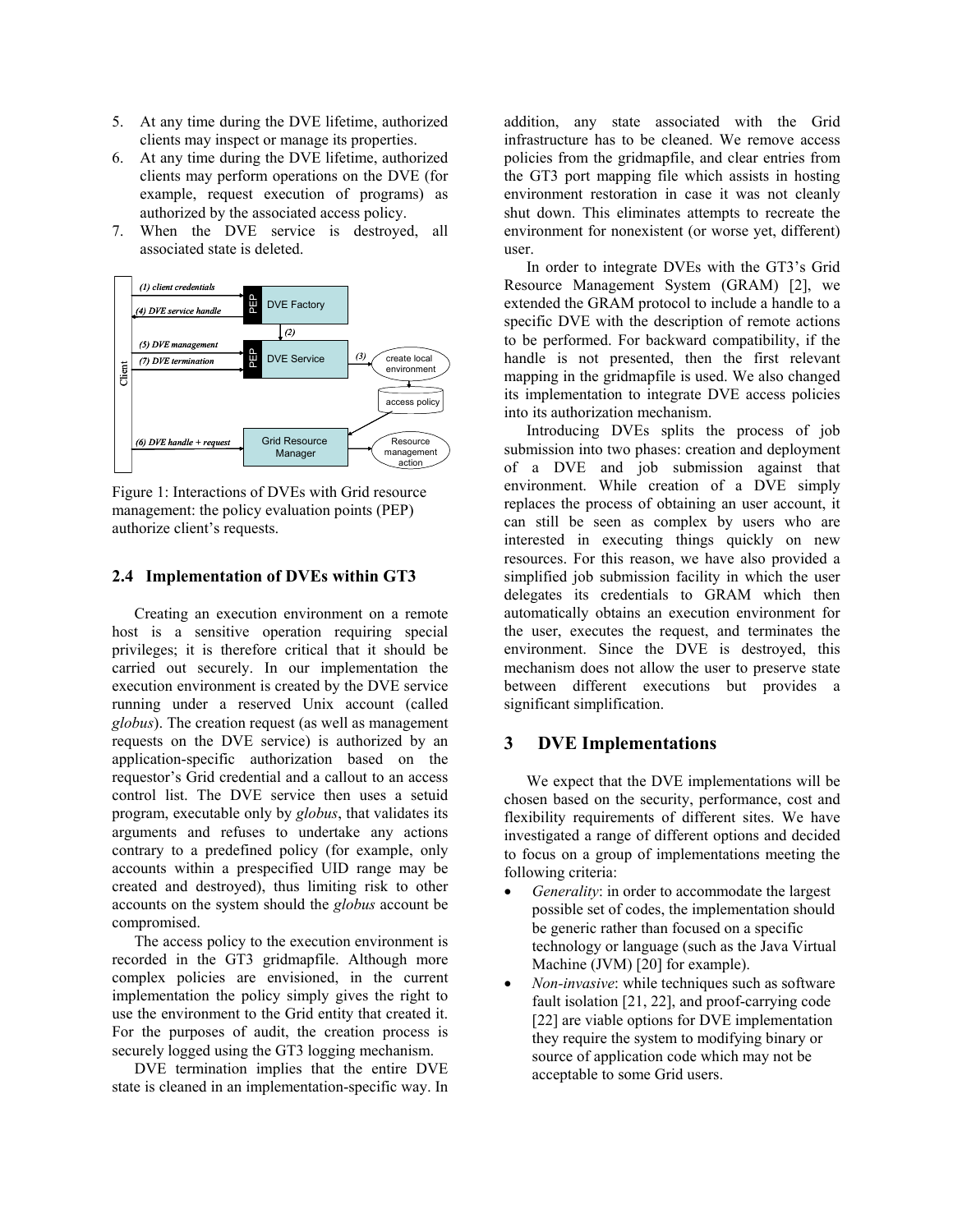- *Protection*: the DVE implementation should provide suitable levels of protection between users (not allowing users read each other's files for example) as well as between the user and resource (not allowing a user to gain superuser privileges on a resource)
- *Enforcement*: an implementation should offer a range of enforcement options, i.e., allow enforcing disk quotas or CPU share.
- State: the ability to preserve state associated with a specific environment, ranging from environment settings to execution state, is an important option of execution environments especially if we consider migrating them between resources.

Given these criteria, our exploration of technologies focused on three kinds of technologies: Unix accounts, sandboxes and virtual machines. Sandboxes provide secure environments restricting executing code to a certain protection environment. Kernel-level sandboxes [23, 24] are efficient, but are possible only where the kernel is available for modification and require sites to run a custom installation of the operating system. User-level sandboxes [25, 26] rely on finding a way to prevent the user from bypassing the interception mechanism which is typically expensive (on the order of 40% for ptrace-based systems [27]). For our evaluation, we selected the VServer technology [7] using kernellevel modifications (also used by PlanetLab [15]). Unlike a sandbox which strives only to confine a user's activity on a given machine to a limited subset of a resource, a virtual machine (VM) provides an abstraction of the physical system itself so that multiple operating system can coexist on the actual machine sharing its resources. In our original experiments, we started out with User Mode Linux (UML) [28] but encountered difficulties running certain Java software packages. VMware [5] proved a more reliable choice.

The sections below contain a description of the implementation of the DVEs for each of the three local enforcement vehicle used: Unix accounts, VServer, and VMware. The implementation aspects include environment creation/deployment, destruction, and the management aspects specific to each technology. Another common feature of interest is how a Grid coordination entity on a given machine (such as a local GRAM installation needed to start jobs) can interact with those implementations (for example: start a user hosting environment). Although we currently deploy DVEs on creation, we also investigated capability of a technology for preserving

state to accommodate cases where a DVE could be redeployed in a different setting.

### **3.1 Unix Accounts as DVE Implementation**

Unix accounts [9-13] can be created dynamically using standard systems tools, or allocated from a pool of pre-generated accounts. The former approach has the advantage that accounts can be flexibly created based on need, but requires a secure process for account creation. In addition, depending on the mechanism used, the implementation needs to be careful to respect the assumptions of a local account management system. Pre-generating accounts is limited in the number of users this method can service. Using either method, we want to avoid mapping two different Grid identities to the same local account in order to avoid problems of audit.

In our current implementation, we create accounts on the fly by modifying the system password file. We could also update a NIS/YP password database to create accounts valid across a cluster. To destroy an account, all processes running under the account are killed, all files associated with the account are erased, and then the corresponding entry is removed from the password file. In order to avoid the need for a system sweep every time an account is destroyed, accounts are created with limited write privileges.

The enforcement capabilities offered by standard Unix tools are limited. Disk space usage can be enforced dynamically by using the quota command. In addition, chroot restricts a user to a subtree of the host filesystem which can be useful if we want to restrict the account to its home directory. The setrlimit system call is available for setting more fine-grain limits on maximum CPU time, file size, memory usage and number of open files and processes, but few operating systems fully enforce the limits.

The static user state for a Unix account is relatively easy to manage: files belonging to a certain account (including symbolic links) can be stored in a designated place. The management of execution state would require further support from the local system in the form of checkpointing procedures.

## **3.2 VServer as DVE Implementation**

VServer [7] provides Linux kernel-based virtual servers via the addition of security contexts to the kernel, a small number of new system calls, and management utilities. Inside a VServer security context, processes can only see other processes in the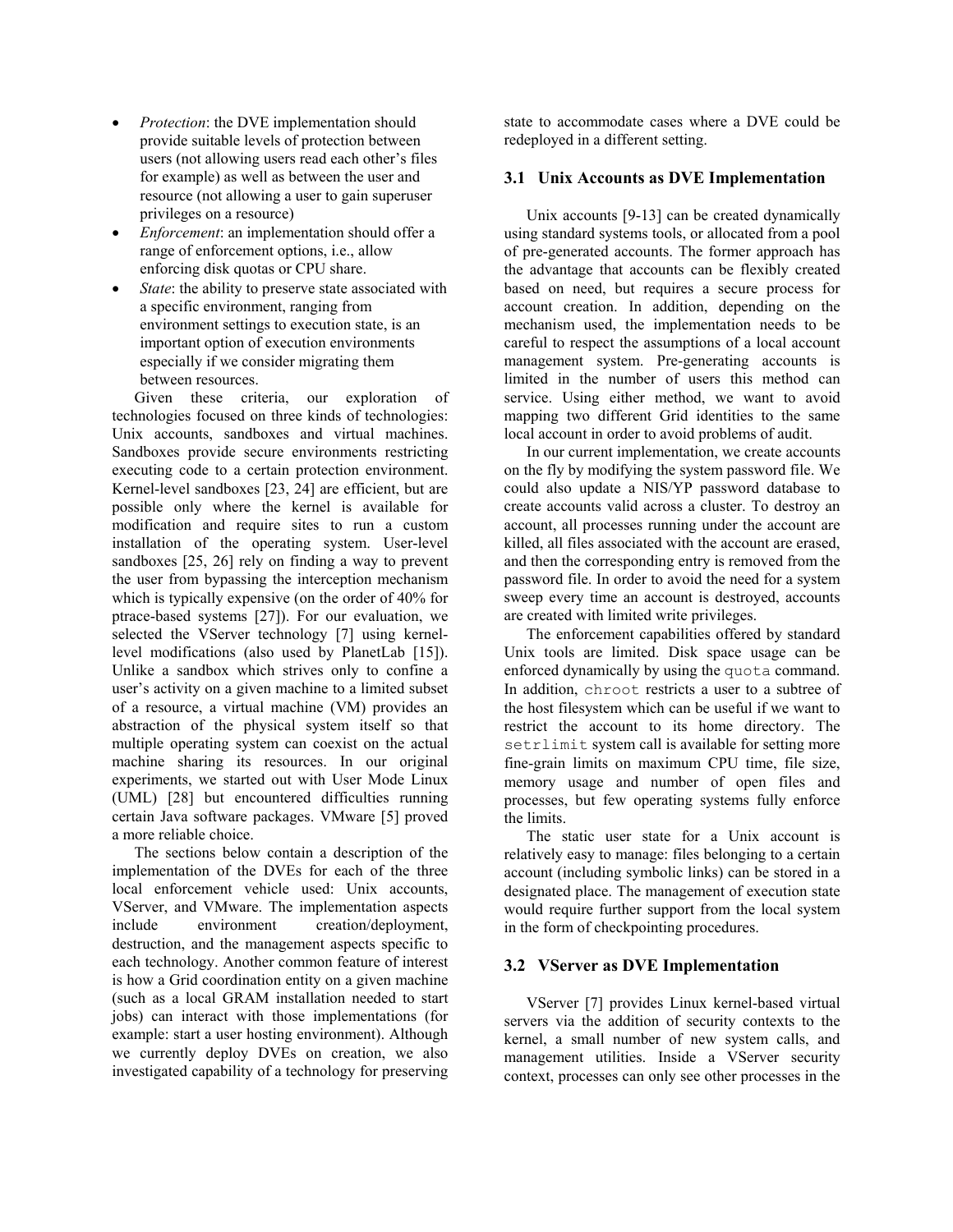same context, superuser capabilities are restricted, filesystem access may be confined to a subtree of the server's filesystem, and networking and interprocess communication can also be restricted.

Creating a new VServer DVE involves creating a root filesystem for the VServer. To do that, a copy of a precreated minimal filesystem (containing GT3 and supporting software and libraries) is made. To reduce disk space usage (as well as copy time), hard links are used rather than a true copy, and file attributes are set such that a user (including "root") in one VServer cannot modify files shared by other VServers. However, with the immutable attribute set, not only can a file not be modified, but it cannot be removed and replaced with a modifiable copy, either. To remedy this, the VServer kernel patch introduces a new attribute bit, immutable-linkage-invert, which when set allows immutable files to be unlinked, so that VServer users may remove and replace files within their own filesystem tree without affecting other VServers. Once the VServer root filesystem is ready, it can be activated by establishing a corresponding new security context, and launching the user hosting environment inside that context. To destroy a VServer environment, all processes running in the associated security context are terminated, and the corresponding filesystem tree is deleted.

Since all processes associated with a VServer environment share a unique security context ID, the kernel scheduler could potentially be modified to enforce per-environment CPU utilization limits. The current implementation simply prevents one VServer from starving another, but could be extended. Likewise, the possibility exists for adding perenvironment memory usage enforcement. Perenvironment disk usage is enforced via per-context quotas, an extension of standard user/group quotas. Optionally, network usage is restricted by binding environments to separate IP addresses and then using the Linux kernel firewalling and traffic shaping capabilities exactly as for the VMware DVE implementation.

VServer does not provide capabilities for state management beyond that provided by a Unix account.

#### **3.3 VMware as DVE Implementation**

VMware [5] is a commercial virtual machine implementation available in server and workstation versions. For our evaluation we used the workstation version. Physically, the VMware virtual machine consists of a directory on the host containing a set of files, including VM configuration information and virtual disk image(s).

In order to avoid repeating installation information for each DVE creation, we precreated a "master" VMware virtual disk, with a minimal Linux and GT3 installation, which is then used by the individual sessions. The VM-based DVE is activated by a launching script similar to the one used in the Unix account implementation. Inside the VM, at the end of the boot sequence, the user hosting environment is then created. Its creation is complicated by the fact that command-line arguments required by the hosting environment for initialization can no longer be passed to it directly from the launching script, because the launching script and hosting environment are running on two separate machines. For reasons of simplicity, we circumvented this problem by passing the information covertly (by encoding information in the MAC address of the virtual machine, which is modifiable), although implementing a DHCP-like discovery service would provide a more elegant solution.

The deactivation process is complicated by the fact that VMware Workstation provides no published interface for shutting down a particular VM from the host. Our workaround was to run a shutdown service inside the VM, which the host could then contact to shut down the VM. This works as long as the user owning the VM does not have root access inside the VM (otherwise he could kill the shutdown service). Once the VM is no longer running, a DVE may be destroyed by deleting the directory on the host containing the files corresponding to the VM.

VMware provides only static enforcement of memory and disk usage. VMware workstation also does not support any capability for CPU management. (This capability is supported by VMware ESX Server.) If multiple virtual machines are used, VMware can be configured to use NAT/bridged network Since each VM has its own virtual MAC and IP address, the host can do full firewalling and traffic shaping per-VM (for the Linux capabilities, see [29]). In this setting difficulties arise due to the fact that the VM's private IP address and/or port number may be exposed at a higher level in the network protocol stack (for example as part of the Grid Service Handle (GSH)), which standard NAT cannot handle. We managed to deal with them to some extent through careful configuration of the toolkit.

Finally, while VMware does implement a promising solution for user state preservation and restoration, we were unfortunately not able to take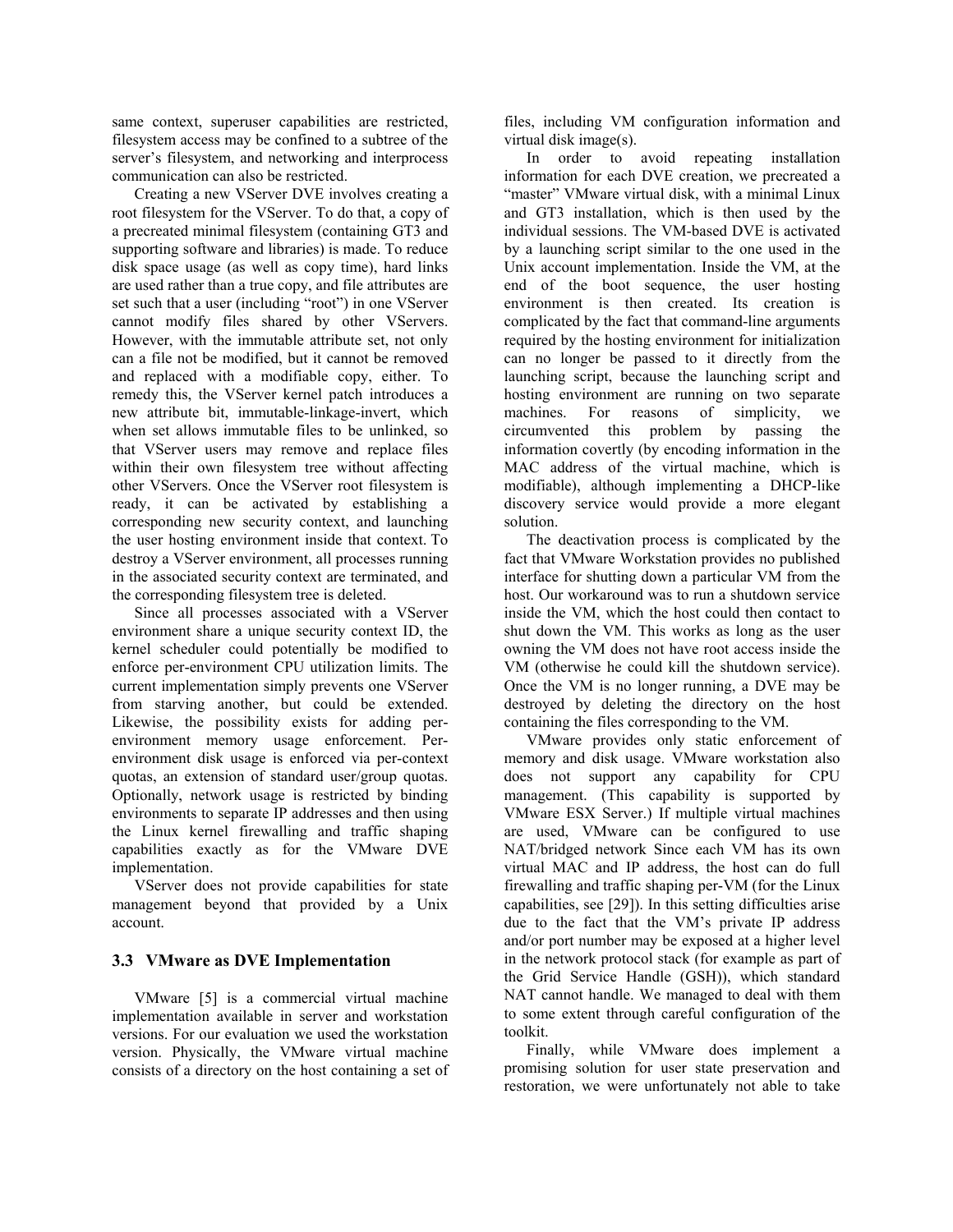advantage of it because the product does not expose a protocol for accessing it but exposes it only through a Graphical User Interface (GUI).

## **4 Comparison**

In addition to qualitative comparison of different implementations, we conducted a quantitative analysis estimating the impact of different implementations on the user programs run within those environments as well as their efficiency of resource usage. We conducted our evaluation on a Pentium 4 3.0 GHz machine with 1 GB RAM, running Red Hat Linux 9.0 (kernel 2.4.22, gcc 3.2.2) and Globus Toolkit 3.0.2. We implemented DSVs using Linux accounts, VServer 0.26, and VMware Workstation 4.0.5.

We first estimated the impact on the performance using as benchmark a scientific compute-intensive application called EFIT [30] representative of the needs of one of the experimental communities using Grids. The application is mostly CPU-bound with minimal access to disk.



Figure 2: Comparison of different EFIT runs executing directly on Unix, under VServer and VMware. The times on Y axis are normalized to the Unix run.

The results summarized in Figure 2 show execution times directly over the operating system, under VServer, and under VMware. Each grouping represents runs for different dataset and application configurations. For each run, the data shows the mean of five runs per selected data set, normalized to the execution time directly on the operating system. The runs took approximately 100 sec each, with standard deviations between 0.2 sec and 1.2 sec. VMware runs took 6% longer; there was no statistically significant difference between direct operating system runs and VServer runs. The time shown includes the application execution time only, as measured via the gettimeofday() system call, and does not include DVE creation times. The measurements confirm the result presented in [8]; the

performance impact of the selected enforcement technologies on compute bound applications is relatively small.

We next compared create/destroy times for the different technologies as shown in Table 1. Measurements do not include time taken to invoke the factory service, which is independent of the implementation type, but simply represents the time elapsed for the implementation-specific callout for environment creation (as measured within theservice).

| Table 1: DVE create/destroy times |                  |                  |             |  |  |
|-----------------------------------|------------------|------------------|-------------|--|--|
|                                   | Linux            | <b>VServer</b>   | VMware      |  |  |
| Create                            | $100 \text{ ms}$ | $360 \text{ ms}$ | $14-52$ sec |  |  |
| Destroy                           | 70 ms            | $200 \text{ ms}$ | $3-38$ sec  |  |  |

Creating both VServer and VMware DVEs involves creating a new file system root. Our file system size was just under 300 MB, including: (1) minimal Red Hat 9.0 (with stripped-down /bin, /dev, /etc, /lib, /proc, /sbin, /var): 14,636 KB, (2) Perl 5.6.1 (used by GT3 job execution components): 29,728 KB, (3) Java 2 Runtime Environment 1.4.2: 60,320 KB, and (4) Globus Toolkit 3.0.2: 188,408 KB. Because VServer uses a copy-on-write technique, environment creation time as compared to that of VMware is drastically reduced. Another interesting measure is the overhead used by these technologies, in other words, a measure of how efficiently they use the resource. The results are summarized in Table 2.

For VServer, there is in fact a very small amount of memory and CPU overhead resulting from the VServer kernel modifications: the kernel must track which security context a process is associated with, and incurs slight overhead in checking the security context inside relevant system calls. However, this overhead was sufficiently small as to not show up in our measurements, and is therefore listed as negligible. While both technologies induce some overhead of resource usage, for VMware this overhead is significantly larger.

 Table 3 summarizes the qualitative differences among the different technologies. Both VServer and VMware offer substantial improvement over plain accounts in terms of protection and sharing. VServer allows the creation of separate security contexts which restrict user privileges but allow for sharing of files. However, all contexts still share the same kernel. VMware allows each execution environment to run its own kernel. This requires repeating all required software installations for each VM running on the machine: an inconvenience compounded by potential licensing issues. VServer offers dynamic enforcement capabilities (or potential of such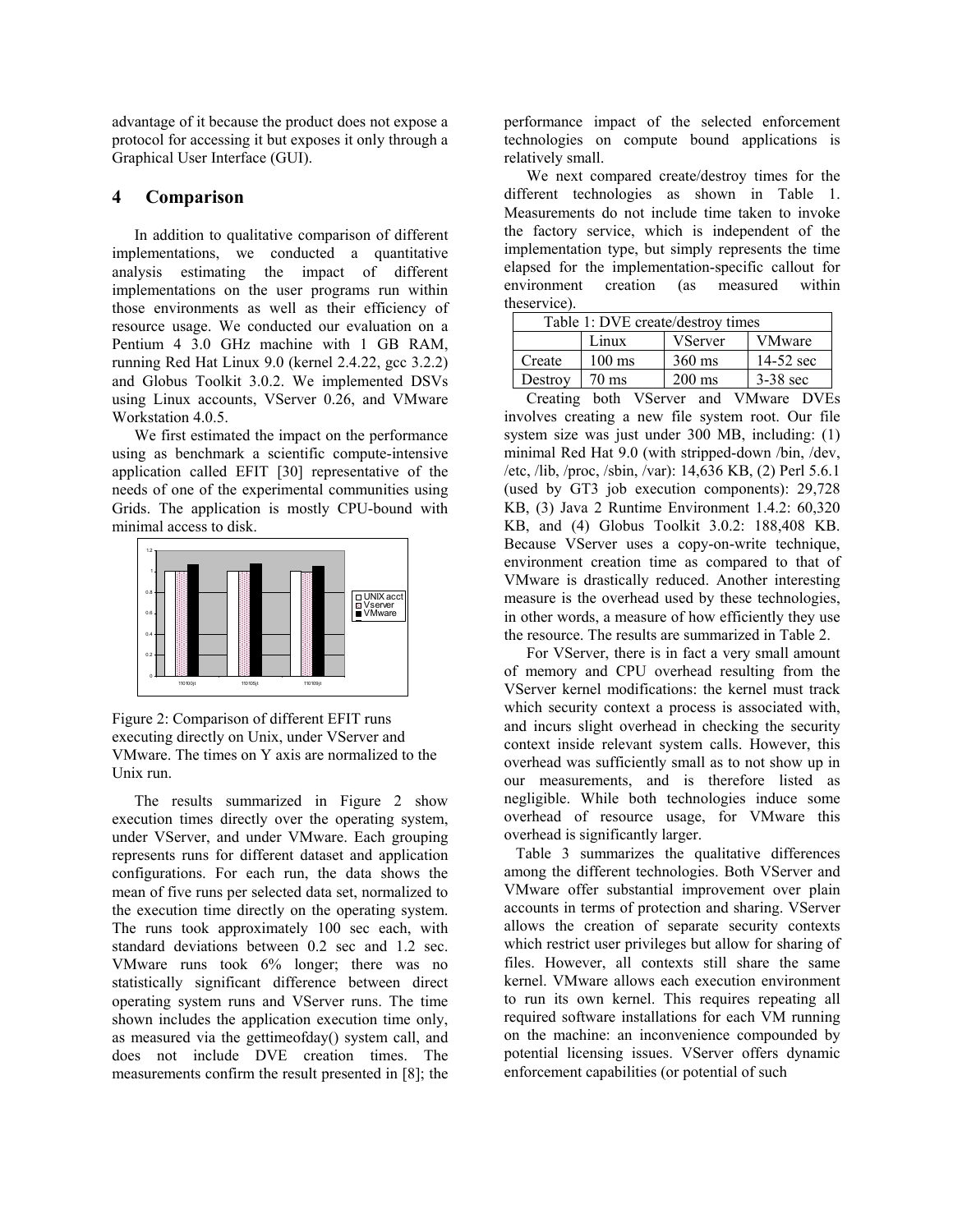| Table 2: Resource overheads (over Linux) of DVE implementations |                           |                                                     |  |  |
|-----------------------------------------------------------------|---------------------------|-----------------------------------------------------|--|--|
|                                                                 | <b>VServer</b>            | VMware                                              |  |  |
| Disk overhead                                                   | Small: approximately 0.5% | Large: 150% - 200%                                  |  |  |
| Memory overhead                                                 | Negligible                | Large: $24MB + 1 MB$ per 32 MB memory allocated per |  |  |
|                                                                 |                           | VМ                                                  |  |  |
| CPU overhead                                                    | Negligible                | Depends on application characteristics (5% and up)  |  |  |
| Network overhead                                                | Only when restricting     | Yes: depends on network configuration               |  |  |
|                                                                 | access                    |                                                     |  |  |

| Table 3: Enforcement capabilities of selected DVE implementations |                   |                                    |                                  |  |  |
|-------------------------------------------------------------------|-------------------|------------------------------------|----------------------------------|--|--|
|                                                                   | Unix account      | VServer                            | VMware                           |  |  |
| CPU usage (seconds)                                               | Via setrlimit()   | Not at present, but could be added | Not enforced                     |  |  |
| CPU usage (percent)                                               | Not enforced      | Limited: no VServer can starve     | Not in VMware Workstation,       |  |  |
|                                                                   |                   | another                            | but enforced in VMware Server    |  |  |
| Disk space usage                                                  | Dynamically       | Dynamically (per-context quotas)   | Statically (virtual disks)       |  |  |
|                                                                   | (per-user quotas) |                                    |                                  |  |  |
| Memory usage                                                      | No.               | Not at present, but could be added | Statically                       |  |  |
| Network usage                                                     | N <sub>0</sub>    | Dynamically (binding contexts to   | Dynamically (via VM              |  |  |
|                                                                   |                   | specific IP addresses)             | configuration and host firewall) |  |  |

capabilities), VMware has only limited static enforcement capabilities. This however is not the case for other virtual machine technologies [6]. Although VServer presents a more lightweight solution in terms of performance, its impact, at least in our experience, is not significant and can be expected to decrease as the technology improves. To balance this, virtual machines offer the potential for better user state management, which could have significant benefits for implementing migration in the Grid environment.

# **5 Conclusions**

We strongly believe that in order to become successful Grids will need the ability to create and manage remote execution environments dynamically and effortlessly. Rather than imposing one implementation, these environments should be able to rely on a mix of technologies as acceptable to site administrators, users and suitable for specific problems. Different implementations will provide different functionality ranging from a simple execution environment to a high degree of customization (including running the required operating system kernel on any resource possible through the agency of true virtual machines). Different implementations entail different trade-offs in terms of efficiency, cost, configurability, quality of protection and other characteristics as discussed above.

Our exploration of three such implementations shows that all are roughly acceptable from the point of view of efficiency for a Grid application without strong I/O demands. All have shortcomings in the area of QoS enforcement, but those could potentially be fixed by similar technologies or more advanced versions of the same software. The issue of sharing between the environments presents an interesting trade-off: on one hand virtual machines allow users to customize their environments once and then port them across different machines, on the other this practice will lead to bulky installations and potential duplication of much of the software on one real resource. In those cases, software allowing sharing between environments, such as VServer, can lead to more lightweight solutions, but dependent on a shared infrastructure maintained on a resource by, for example, the VO.

Finally, it is clear that some of the current execution environment examples were not designed with Grids in mind (the lack of exposed protocols in VMware workstation is an example). While more research is necessary in order to fully determine the requirements for an ideal sandbox implementation to put in the Grid playground, the Grid technologies themselves will also have to change. The widespread use of remotely created virtual environments, if successful, will shift trust from the account screening process typically applied by the resource owner to screening process implemented by a virtual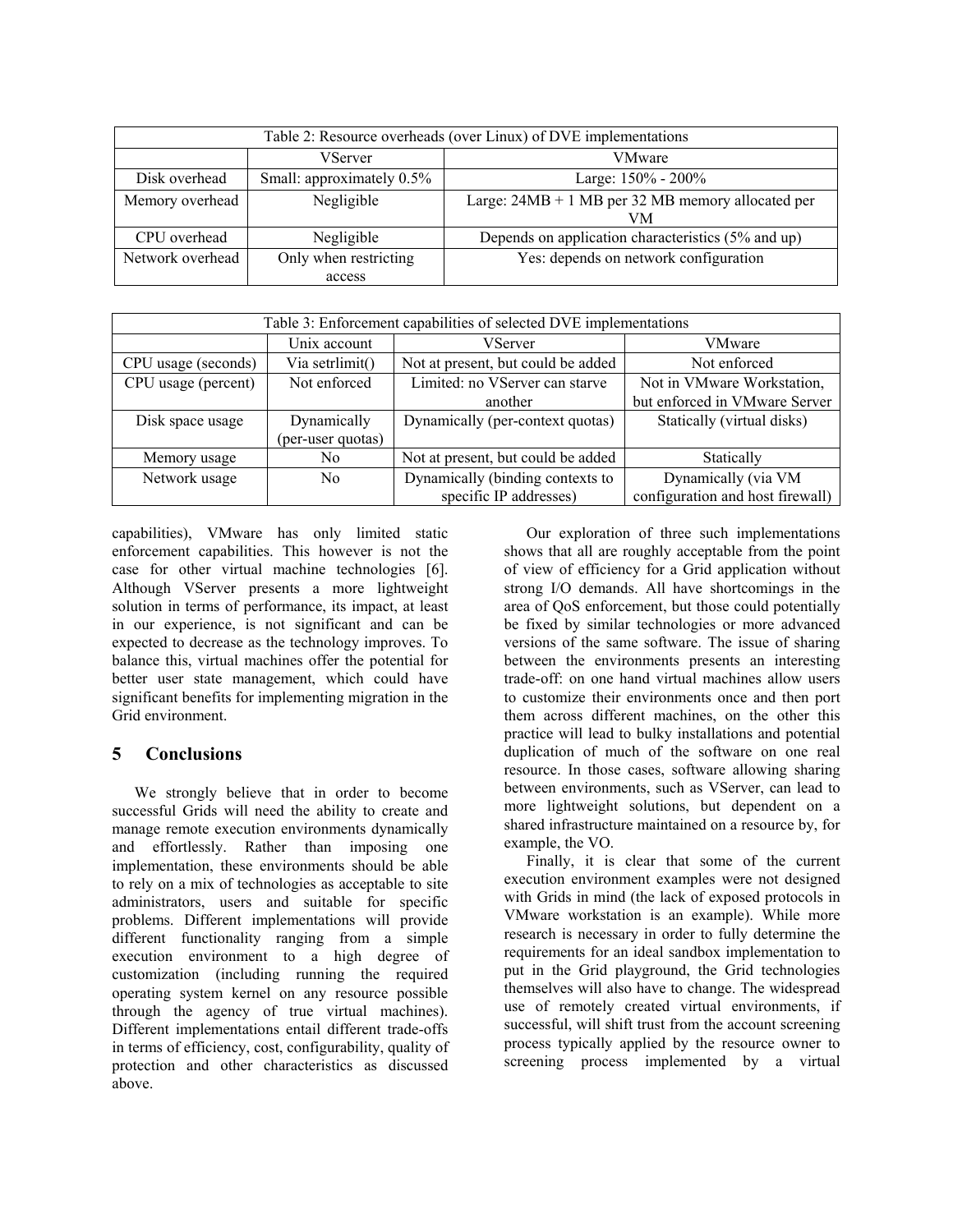organization which will thereby acquire more importance as well as responsibility.

## **6 Acknowledgement**

This work was supported by the Mathematical, Information, and Computational Sciences Division subprogram of the Office of Advanced Scientific Computing Research, Office of Science, SciDAC Program, U.S. Department of Energy, under Contract W-31-109-ENG-38.

## **7 References**

1. Foster, I., *What is the Grid? A Three Point Checklist*. 2002: http://www-

fp.mcs.anl.gov/~foster/Articles/WhatIsTheGrid.pdf.<br>2. Czaikowski, K., I. Foster, N. Karonis, C. 2. Czajkowski, K., I. Foster, N. Karonis, C.

Kesselman, S. Martin, W. Smith, and S. Tuecke, *A Resource Management Architecture for Metacomputing Systems*, in *4th Workshop on Job Scheduling Strategies for Parallel Processing*. 1998, Springer-Verlag. p. 62-82.

3. Butler, R., D. Engert, I. Foster, C. Kesselman, S. Tuecke, J. Volmer, and V. Welch, *Design and Deployment of a National-Scale Authentication Infrastructure.* IEEE Computer, 2000. **33**(12): p. 60-66.

4. Czajkowski, K., A. Dan, J. Rofrano, S. Tuecke, and M. Xu, *Agreement-based Grid Service Management (OGSI-Agreement) Version 0.* https://forge.gridforum.org/projects/graapwg/document/Draft\_OGSI-

Agreement Specification/en/1/Draft OGSI-Agreement Specification.doc, 2003.

5. *VMware*: http://www.vmware.com/.

6. Barham, P., B. Dragovic, K. Fraser, S.

Hand, T. Harris, A. Ho, R. Neugebar, I. Pratt, and A. Warfield. *Xen and the Art of Virtualization*. in *ACM Symposium on Operating Systems Principles (SOSP)*. 7. Solucorp, *vserver*:

http://www.solucorp.qc.ca/miscprj/s\_context.hc.

8. Figueiredo, R., P. Dinda, and J. Fortes. *A Case for Grid Computing on Virtual Machines*. in *The 23rd International Conference on Distributed Computing Systems (ICDCS)*. 2003.

9. Hacker, T. and B. Athey, *A Methodology for Account Management in Grid Computing Environments.* Proceedings of the 2nd International Workshop on Grid Computing, 2001.

10. Kapadia, N.H., R.J. Figueiredo, and J. Fortes. *Enhancing the Scalability and Usability of*  *Computational Grids via Logical User Accounts and Virtual File Systems*. in *10th Heterogeneous Computing Workshop*. 2001. San Francisco, California.

11. Talwar, V., S. Basu, and R. Kumar. *An Environment for Enabling Interactive Grids*. in *The Twelfth IEEE International Symposium on High Performance Distributed Computing (HPDC-12)*. 2003. Seattle, Washington.

12. McNab, A., *Grid-Based Access Control for Unix Environments, Filesystems and Web Sites.* Proceeings of the CHEP 2003 conference, 2003.

13. Keahey, K., M. Ripeanu, and K. Doering. *Dynamic Creation and Management of Runtime Environments in the Grid*. in *Workshop on Designing and Building Web Services (to appear)*. 2003. Chicago, IL.

14. Chase, J., L. Grit, D. Irwin, J. Moore, and S. Sprenkle, *Dynamic Virtual Clusters in a Grid Site Manager.* accepted to the 12th International Symposium on High Performance Distributed Computing (HPDC-12), 2003.

15. Bavier, A., M. Bowman, B. Chun, D. Culler, S. Karlin, S. Muir, L. Peterson, T. Roscoe, T. Spalink, and M. Wawrzoniak. *Operating System Support for Planetary-Scale Services*. in *Proceedings of the First Symposium on Network Systems Design and Implementation (NSDI)*. 2004.

16. Foster, I., C. Kesselman, J. Nick, and S. Tuecke, *The Physiology of the Grid: An Open Grid Services Architecture for Distributed Systems Integration*. 2002: Open Grid Service Infrastructure WG, Global Grid Forum,.

17. S. Tuecke, K. Czajkowski, I. Foster, J. Frey, S. Graham, and C. Kesselman, *Grid Service Specification*.

18. Foster, I., J. Frey, S. Graham, S. Tuecke, K. Czajkowski, D. Ferguson, F. Leymann, M. Nally, T.